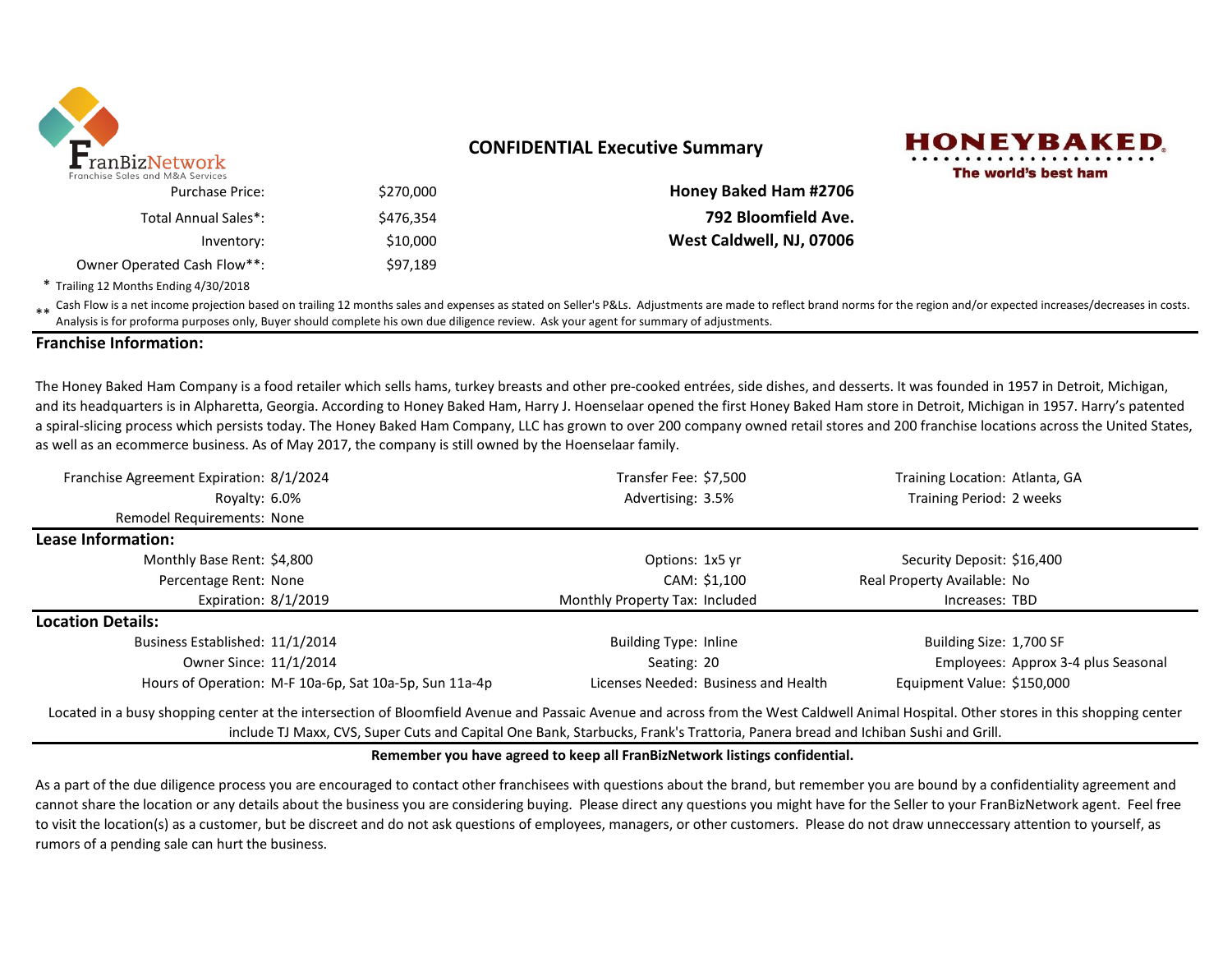



## **MONTHLY SALES**

|         | Honey Baked Ham #2706 |            |            |             |            |          |          |          |            |            |            |            | $n_{\rm F}$  |
|---------|-----------------------|------------|------------|-------------|------------|----------|----------|----------|------------|------------|------------|------------|--------------|
|         | <b>Jan</b>            | <b>Feb</b> | <b>Mar</b> | <b>Apr</b>  | <b>May</b> | June     | July     | Aug      | <b>Sep</b> | Oct        | <b>Nov</b> | <b>Dec</b> | <b>TOTAL</b> |
| 2015    | \$13,933              | \$11,849   | \$21,031   | \$59,596    | \$13,132   | \$11,301 | \$9,815  | \$8,952  | \$15,819   | \$17,868   | \$74,972   | \$131,615  | \$389,883    |
| 2016    | \$14,342              | \$13,752   | \$84,005   | \$14,002    | \$12,776   | \$12,587 | \$10,641 | \$10,126 | \$11,947   | \$14,774   | \$90,892   | \$152,320  | \$442,164    |
| \$ +/-  | \$409                 | \$1,903    | \$62,974   | ( \$45,594) | ( \$356)   | \$1,286  | \$826    | \$1,174  | (53, 872)  | ( \$3,094] | \$15,920   | \$20,705   | \$52,281     |
| $% +/-$ | 3%                    | 16%        | 299%       | $-77%$      | $-3%$      | 11%      | 8%       | 13%      | $-24%$     | $-17%$     | 21%        | 16%        | 13%          |
|         |                       |            |            |             |            |          |          |          |            |            |            |            |              |
| 2016    | \$14,342              | \$13,752   | \$84,005   | \$14,002    | \$12,776   | \$12,587 | \$10,641 | \$10,126 | \$11,947   | \$14,774   | \$90,892   | \$152,320  | \$442,164    |
| 2017    | \$13,421              | \$13,120   | \$12,367   | \$84,006    | \$13,895   | \$12,432 | \$10,872 | \$11,989 | \$11,182   | \$13,145   | \$103,145  | \$165,220  | \$464,794    |
| \$+/-   | (5921)                | (5632)     | (571, 638) | \$70,004    | \$1,119    | (5155)   | \$231    | \$1,863  | (5765)     | ( \$1,629) | \$12,253   | \$12,900   | \$22,630     |
| $% +/-$ | $-6%$                 | $-5%$      | $-85%$     | 500%        | 9%         | $-1%$    | 2%       | 18%      | $-6%$      | $-11%$     | 13%        | 8%         | 5%           |
|         |                       |            |            |             |            |          |          |          |            |            |            |            |              |
| 2017    | \$13,421              | \$13,120   | \$12,367   | \$84,006    | \$13,895   | \$12,432 | \$10,872 | \$11,989 | \$11,182   | \$13,145   | \$103,145  | \$165,220  | \$464,794    |
| 2018    | \$15,472              | \$12,472   | \$93,857   | \$12,673    | \$0        | \$0      | \$0      | \$0      | \$0        | \$0        | \$0        | \$0        | \$134,474    |
| \$+/-   | \$2,051               | (5648)     | \$81,490   | (571, 333)  |            |          |          |          |            |            |            |            | \$11,560     |
| $% +/-$ | 15%                   | $-5%$      | 659%       | $-85%$      |            |          |          |          |            |            |            |            | 9%           |

\*Easter landed in April in 2017, and in March in 2018